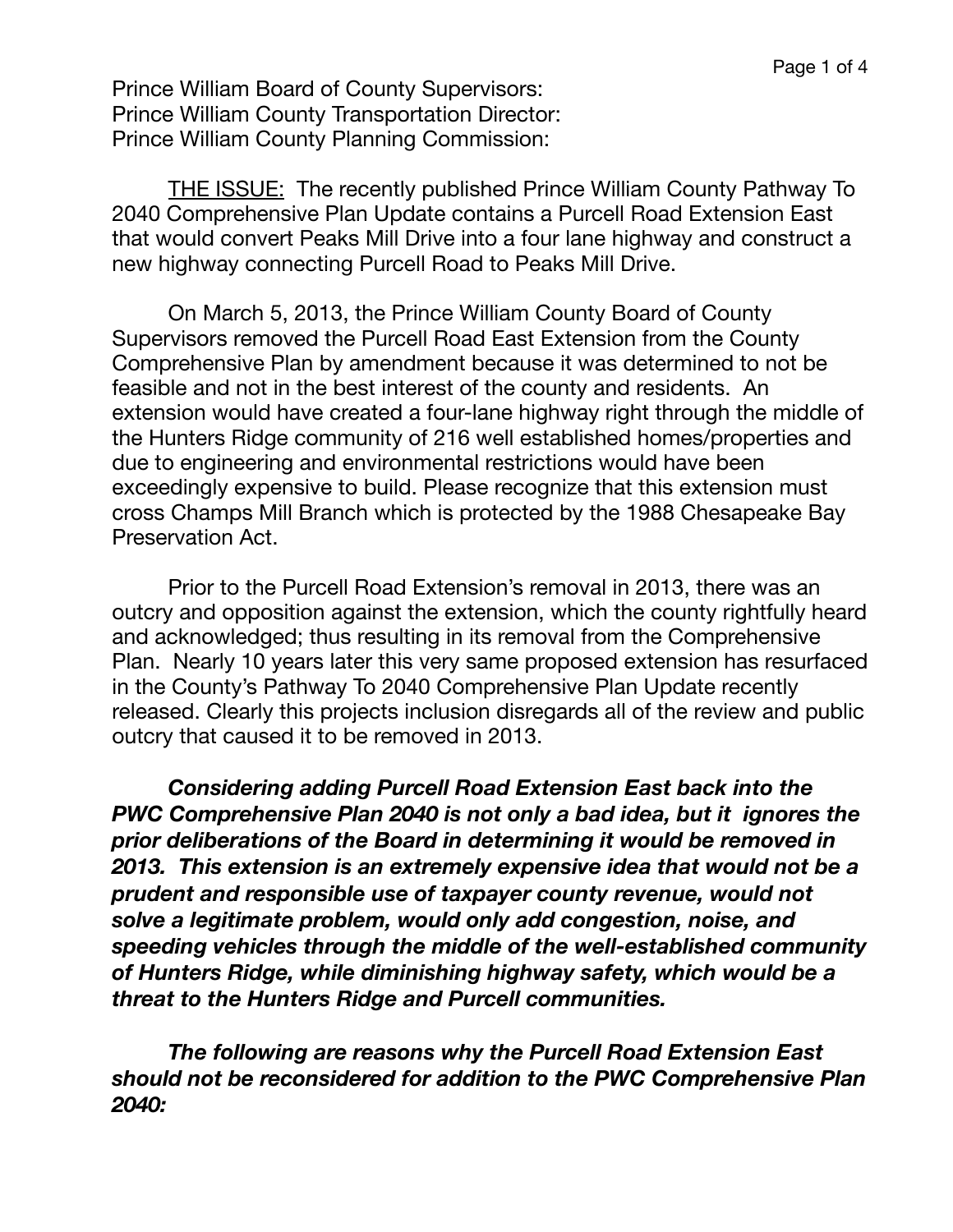- It was removed from the Comprehensive Plan in 2013 for a number of good reasons, all of which remain good reasons today and into the future.
- Priority should be given to address Purcell Road in and of itself without considering extending the poor planning and poor road development into other communities such as Hunters Ridge. Purcell Road's poor planning and execution can't be resolved by extending it because the original factors that resulted from its poor planning and execution would still exist.
- Purcell Road was poorly designed and constructed and it has too many curves and changes in terrain making it dangerous. A better solution would be to fix Purcell Road by combination of traffic calming to prevent speeding and revising/improving its design by eliminating the number of curves and terrain transitions. Attempting to fix something that is not broken such as extending it and connecting it to Peaks Mill Drive making Peaks Mill Drive a four-lane highway is a lawed approach. There is no advantage to connecting Peaks Mill Drive to the Prince William County Parkway.
- Designate Purcell a community road for residents only and not a passthrough/cut-through road as residents are more aware of the many curves and terrain transitions and are greater prepared to not drive too fast for its conditions.
- The terrain between Purcell Road and Peaks Mill Drive is environmentally restricted with a multitude of terrain transitions, which make it unsuitable for road and bridge construction.
- An extension does not solve a problem with Purcell Road or a county problem. It makes no sense and would be a total waste of taxpayer funding to build a highway merely for the sake of building a highway. From Manassas to Woodbridge or to Interstate 95 or Route 1, we already have the Prince William Parkway (294) to the north of Purcell Road. Additionally we already have Dumfries Road (234) to the south of Purcell Road and they both are very efficient thoroughfares within Prince William County that effectively and safely move traffic between Gainesville, Interstate 66, Fairfax County, Manassas, Manassas Park, Woodbridge, Occoquan, Dumfries, Interstate 95, and Route 1 (Richmond Highway). These very efficient highway arteries effortlessly and safely move traffic across our county. Let's take a more specific look at this. It makes no sense for someone traveling east or west on the Prince William County Parkway or someone traveling east or west on Dumfries Road to want to get off of a major fourlane highway to have to drive slower on an ill-conceived Purcell Road Extension East to merely get on the parkway or Dumfries Road. A driver would gain nothing, time or mileage-wise, if they are going to the east or west portion of the county. As a matter of fact, it would take them longer to reach their destination. Plus, Hoadly Road already exists for those wishing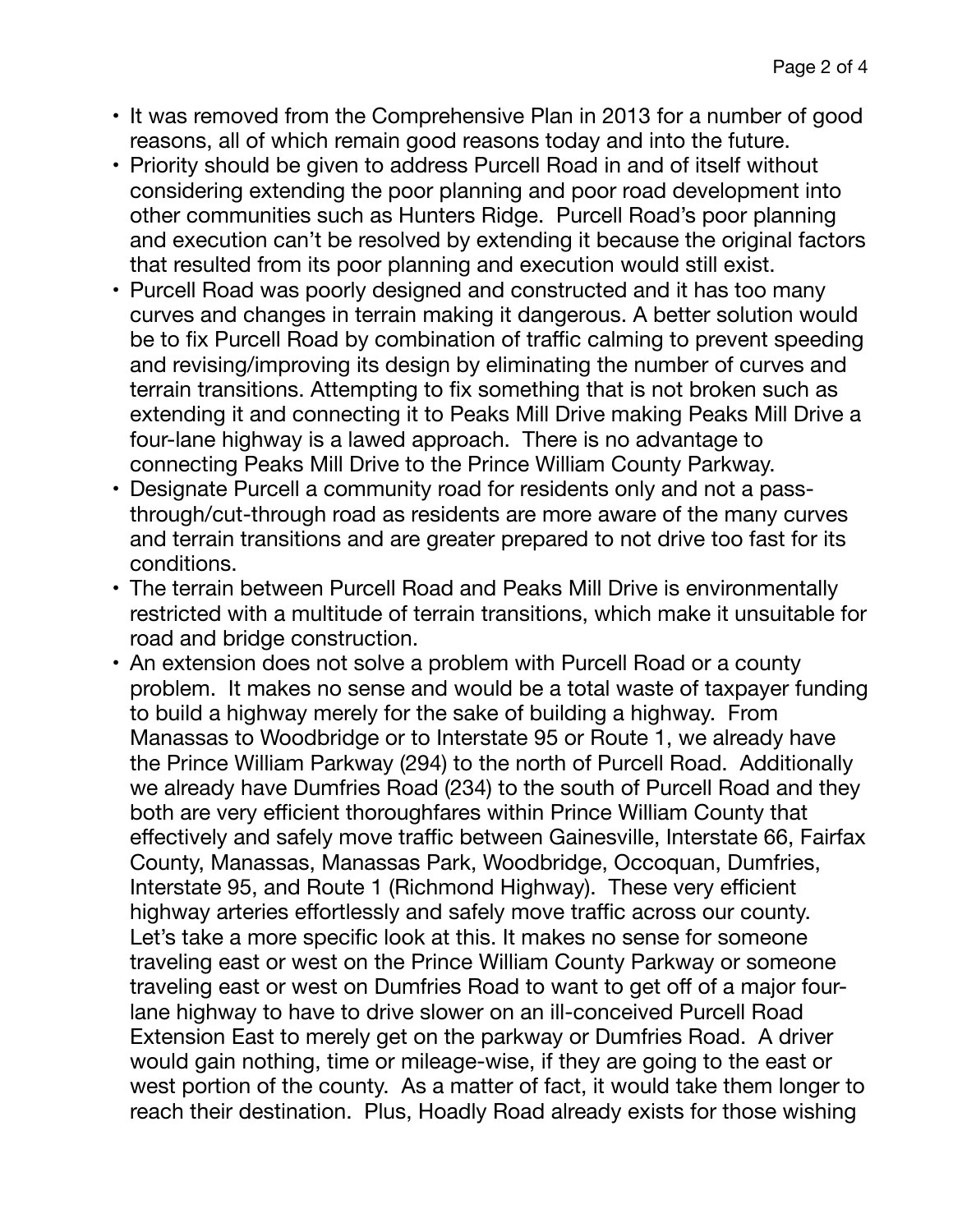to efficiently transition from Dumfries Road to the Prince William Parkway and vice versa. Mapquest states that it takes only 10 minutes to drive on the Prince William Parkway from Hoadly Road to Liberia Avenue and the same time from Hoadly Road to the Prince William Parkway that connects to Liberia Avenue in Manassas. Therefore, a Purcell Road Extension East is unnecessary, especially when there is not a single high-visited point of interest half way between the Purcell community and Hunters Ridge community such as a major hospital or government center in which a Purcell Road Extension East would serve as the sole entry/exit highway to it.

- It does not make "good revenue use nor safety sense" to take a local Purcell Road community issue and destroy another community of Hunters Ridge by creating an unneeded four-lane highway right through the center of Hunters Ridge that increases passenger vehicle and commercial truck traffic, loud noise, and creates speeding through Hunters Ridge, which will likely result in countless safety issues, accidents, and injuries within Hunters Ridge.
- A four-lane highway through the center of Hunters Ridge will have a devastating negative impact on our home/property values. No one wants to live adjacent to a highway with speeding vehicles.
- A Purcell Road Extension will only serve as a cut-through for people who are prone to exceed the speed limit who merely look for a short-cut when there is an accident impeding them, or they are late or are merely inclined or predisposed to speeding. In Hunters Ridge there has always been a 25 mile-per-hour (MPH) speed limit. In the early 2000s the community petitioned county engineers to conduct two speed studies. The speed study's findings revealed that some vehicles were clocked at over 75 MPH on Coloriver Road, Peaks Mill Drive, and Charles Lacey Drive. Each has a 25 MPH speed limit. Speeding did not subside until the county installed speed tables on Coloriver Road, Peaks Mill Drive, and Charles Lacey Drive. When the speed tables were installed there was a reduction of approximately 75% of the cut-through traffic in Hunters Ridge. The majority of cut-through traffic was comprised of people/drivers who significantly exceeded the posted speed limit.
- To build a Purcell Road East Extension East would be like building a bridge to nowhere as was the case with the famous bridge to nowhere in Alaska. Purcell Road Extension East could become known as the "Road to Nowhere," likened to the "Bridge to Nowhere." Concerning the "Bridge to Nowhere," Wikipedia states, "

*"The Gravina Island Bridge, commonly referred to as the "Bridge to Nowhere", was a proposed bridge to replace the [ferry](https://en.wikipedia.org/wiki/Ketchikan_International_Airport_Ferry) that currently*